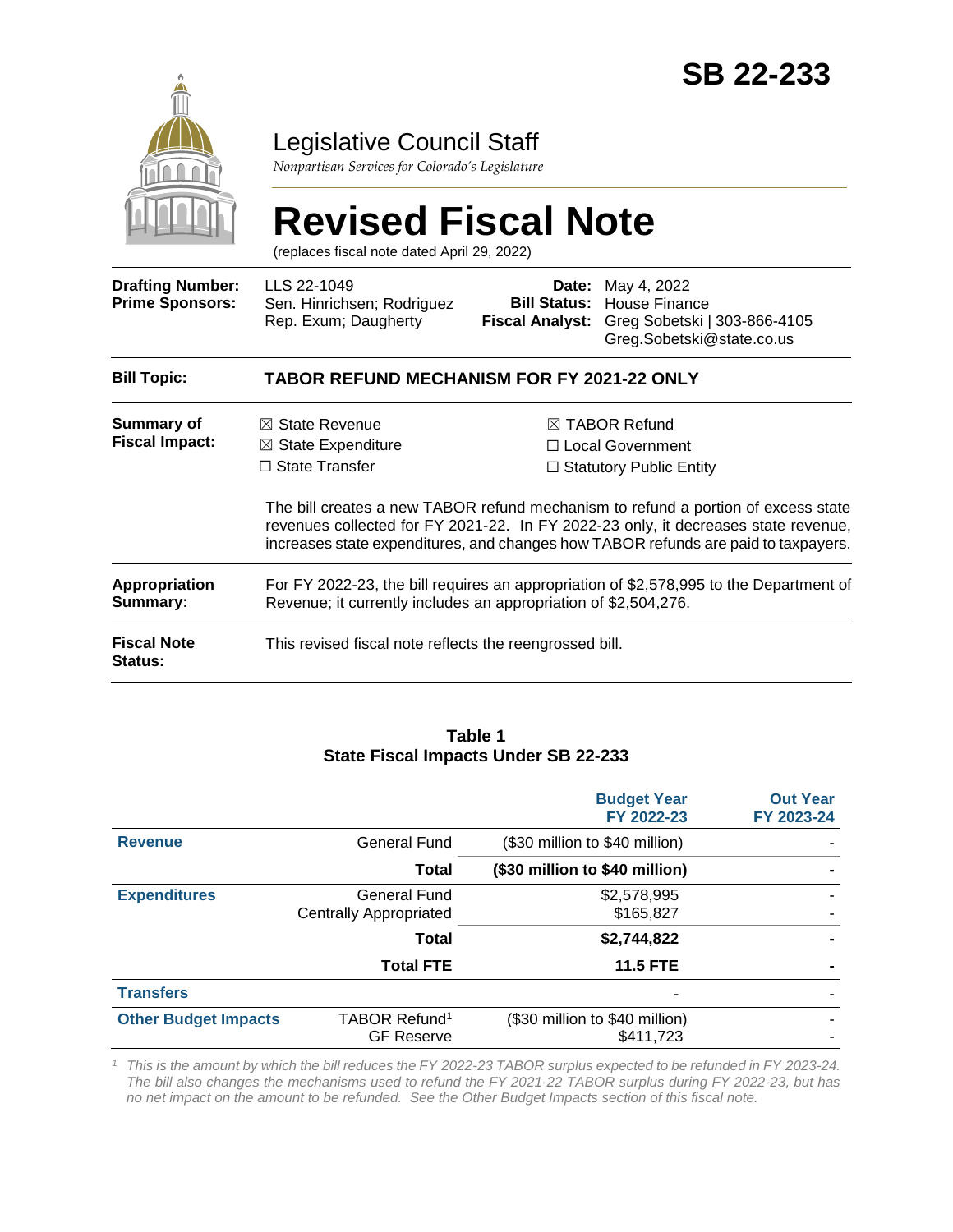Page 2

## **Summary of Legislation**

The bill creates a temporary TABOR refund mechanism to refund a portion of the state's projected FY 2021-22 TABOR surplus. The new refund mechanism refunds \$400 to each eligible taxpayer filing singly, and \$800 to each eligible taxpayer filing jointly. The actual amounts refunded via the mechanism created in this bill may be reduced based on the TABOR surplus that the state actually collects.

**Eligibility.** To be eligible for this refund, a taxpayer must have resided in Colorado for the entirety of the 2021 tax year and be 18 years old as of December 31, 2021. The taxpayer must file their 2021 income tax return or apply for a property tax, rent, or heat credit by June 30, 2022, or must be granted a tax filing extension and file their return by the extension date.

**Order of refund mechanisms.** The mechanism becomes available if the amount of the FY 2021-22 TABOR surplus exceeds the amount required to fully fund projected refunds via the senior and disabled veteran property tax exemptions and the temporary income tax rate reduction from 4.55 percent to 4.50 percent. The mechanism precedes the six-tier sales tax refund for tax year 2022, reducing the amount that would otherwise be refunded using that mechanism.

**Administration.** The Department of Revenue (DOR) is required to certify a list of eligible taxpayers, and any adjustment to the refund amounts, by August 1, 2022. DOR is required to mail refunds to taxpayers no later than September 30, 2022, except that refunds to extension filers must be mailed no later than January 31, 2023.

To facilitate distribution of the refunds, the bill authorizes DOR to share certain taxpayer information with the Department of Personnel and Administration or a third-party vendor; however, this information remains confidential and subject to current law limitations and penalties for disclosure.

Refunds may be garnished for unpaid balances or unpaid debts, and do not constitute a refund or offset of state income taxes for the purpose of determining 2022 federal taxable income.

## **Background**

**TABOR refund mechanisms.** TABOR (Colo. Const. art. X, § 20) limits the amount of revenue that the state can retain and spend or save each year, and requires that any excess amount be refunded to taxpayers, unless voters approve a ballot measure allowing the state to retain the excess. TABOR allows the state to use "any reasonable method" for refunds.

Current law contains three TABOR refund mechanisms:

- the property tax exemption reimbursement mechanism;
- the temporary income tax rate reduction; and
- the six-tier sales tax refund mechanism.

Figure 1 shows the order in which these mechanisms are used.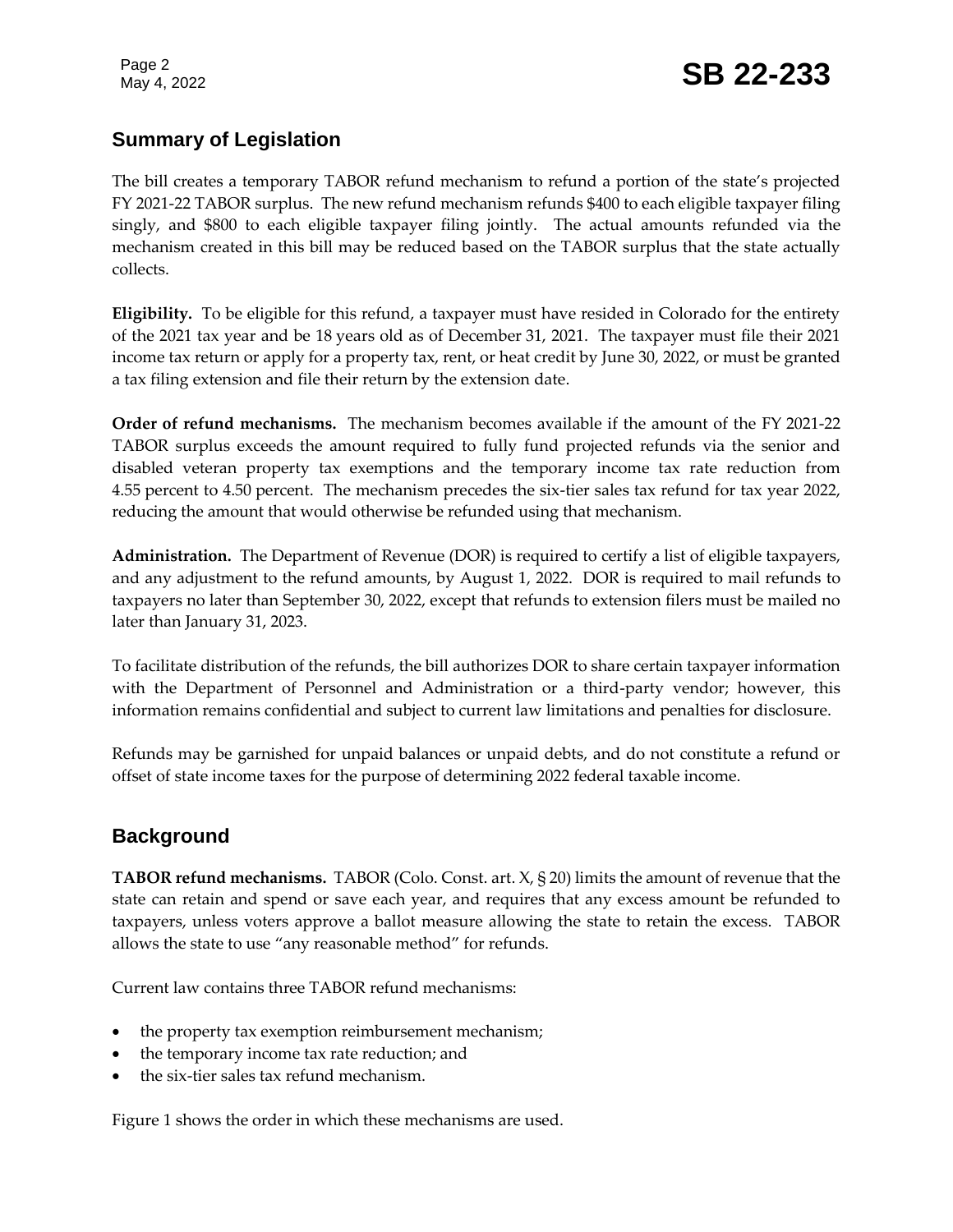

The March 2022 Legislative Council Staff (LCS) forecast anticipates that, under current law, all three mechanisms will be used to refund an expected \$2.0 billion TABOR surplus for FY 2021-22. The amounts expected to be refunded via each mechanism under current law follow:

- \$163.6 million via property tax exemptions;
- \$133.1 million via the temporary income tax rate reduction; and
- \$1,706.5 million via the six-tier sales tax refund.

**Six-tier sales tax refund mechanism.** The temporary mechanism in the bill refunds a portion of revenue that would otherwise be refunded via the six-tier sales tax refund mechanism. The six-tier sales tax refund mechanism grants taxpayers a refund according to where their adjusted gross income (AGI) falls among six tiers. Statute requires the refund amount to be distributed among the six tiers as it was distributed for the sales tax refund in tax year 1999.

For more information about TABOR refund mechanisms, see this LCS research memorandum: [http://leg.colorado.gov/sites/default/files/r21-97\\_history\\_of\\_tabor\\_refund\\_mechanisms.pdf](http://leg.colorado.gov/sites/default/files/r21-97_history_of_tabor_refund_mechanisms.pdf)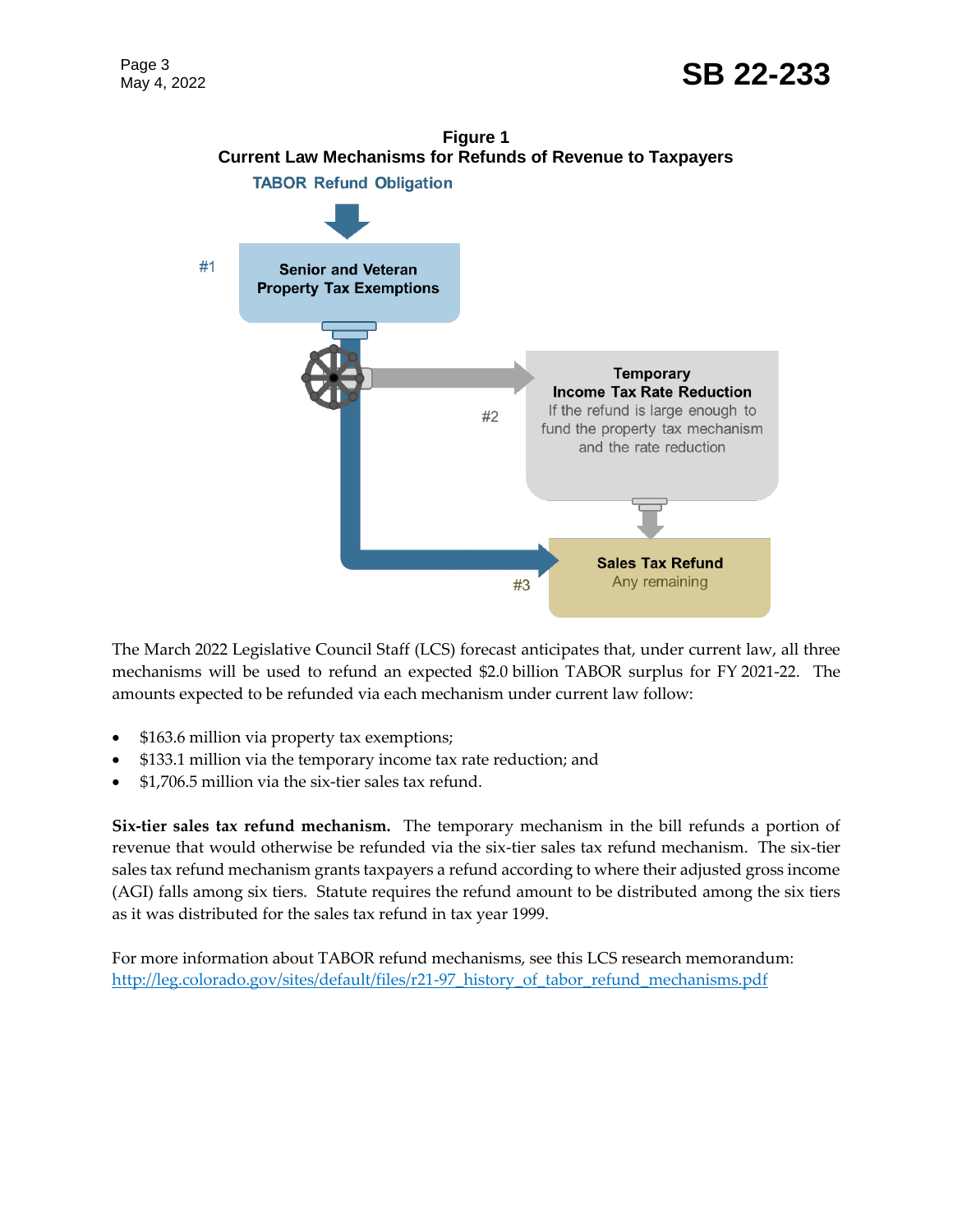## **State Revenue**

The bill is expected to decrease General Fund revenue from investment earnings by between \$30 million and \$40 million in FY 2022-23 only. By expediting refunds to taxpayers, the bill decreases General Fund investment earnings that would accrue between the fall of 2022, when the bill requires refunds to be paid, and the spring of 2023, when they would be refunded to taxpayers otherwise. The revenue impact will depend on future rates of return for investments the state would make, and cannot be estimated precisely. Investment earnings are subject to TABOR.

## **State Expenditures**

The bill increases General Fund expenditures by an estimated \$2,744,822 and 11.5 FTE for FY 2022-23 only. Expenditures are summarized in Table 2 and detailed below.

|                                              | FY 2022-23      | FY 2023-24 |
|----------------------------------------------|-----------------|------------|
| <b>Department of Revenue</b>                 |                 |            |
| <b>Personal Services</b>                     | \$564,487       |            |
| <b>Operating Expenses</b>                    | \$15,525        |            |
| <b>Capital Outlay Costs</b>                  | \$74,400        |            |
| <b>Computer Programming and Testing</b>      | \$196,148       |            |
| Data Reporting and Analysis                  | \$12,800        |            |
| Document Management and Postage <sup>1</sup> | \$1,715,635     |            |
| Centrally Appropriated Costs <sup>2</sup>    | \$165,827       |            |
| <b>Total Cost</b>                            | \$2,744,822     |            |
| Total FTE                                    | <b>11.5 FTE</b> |            |

#### **Table 2 Expenditures Under SB 22-233**

<sup>1</sup> *These costs occur in the Department of Personnel and are paid from reappropriated DOR funds.*

<sup>2</sup> *Centrally appropriated costs are not included in the bill's appropriation.*

**Department of Revenue.** Personnel costs are for additional staff to handle an expected increase in call center contacts between July and December 2022. The 11.5 FTE shown in Table 2 represent 20 staff retained for six months each, and two supervisors retained for nine months. Standard operating and capital outlay costs are included.

Adding the new refund mechanism requires programming and testing in the department's GenTax software system. Programming is performed by a contractor and is estimated to require 400 hours of at the contract rate of \$225/hour. An additional \$106,148 is included for testing in the department's system support office and for user acceptance training. Table 2 also shows expenditures for data reporting and management in the department's Office of Research and Analysis.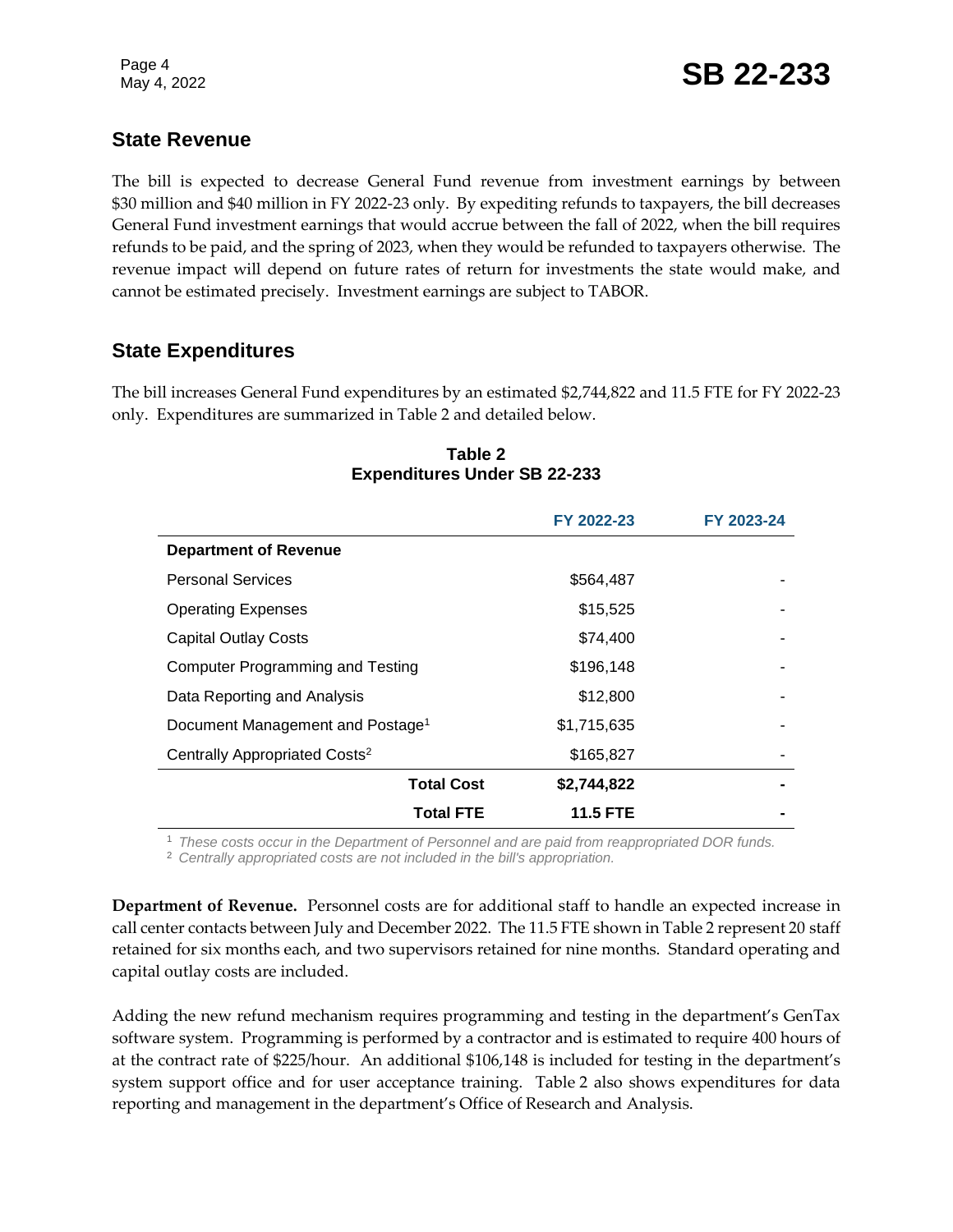Expenditures to print, mail, and process refund payments to taxpayers are estimated at \$1,715,635. This amount includes costs for envelopes, paper, postage, and production processing. These costs occur in Integrated Document Solutions in the Department of Personnel and Administration, and are paid using reappropriated DOR funds.

**State Controller and Legislative Council Staff.** The bill requires the Office of the State Controller and LCS to consult with DOR to determine whether and to what extent the refund amount should be adjusted based on updated projections for the FY 2021-22 TABOR surplus, and on updated projections for the amounts to be refunded via the preceding current law refund mechanisms. This workload increase can be accomplished within existing appropriations.

**Centrally appropriated costs.** Pursuant to a Joint Budget Committee policy, certain costs associated with this bill are addressed through the annual budget process and centrally appropriated in the Long Bill or supplemental appropriations bills, rather than in this bill. These costs, which include employee insurance and supplemental employee retirement payments, are shown in Table 2.

## **Other Budget Impacts**

**FY 2021-22 TABOR refunds.** The bill has no net impact on the FY 2021-22 TABOR surplus or on the amount of refunds paid during FY 2022-23. However, the bill changes the distribution of refunds among taxpayers.

*Assumptions.* Full-year resident Colorado taxpayers are expected to file 2,553,000 returns for tax year 2021, including 1,626,000 single returns and 927,000 joint returns. An additional 8,000 property tax, rent, and heat credit applications are expected by June 30, 2022. Based on prior filing patterns, it is estimated that 98 percent of filers will file their returns by the October 17, 2022, extension deadline. Therefore, it is estimated that 2,519,000 taxpayers will qualify for the TABOR refund in this bill, including 1,608,000 single returns and 911,000 joint returns.

Based on the assumptions above, the mechanism in the bill is expected to refund a total of \$1.37 billion. The FY 2021-22 TABOR surplus expected in the March 2022 LCS forecast is sufficient to allow full refunds of \$400 to single filers and \$800 to joint filers. Refunding this amount via the mechanism in the bill correspondingly decreases the amount to be refunded via the six-tier sales tax refund mechanism from \$1.71 billion under current law to \$334 million under the bill.

Table 3 shows changes in the amount refunded via the six-tier sales tax refund mechanism and the mechanism created in this bill among the six income tiers projected to be used for tax year 2022.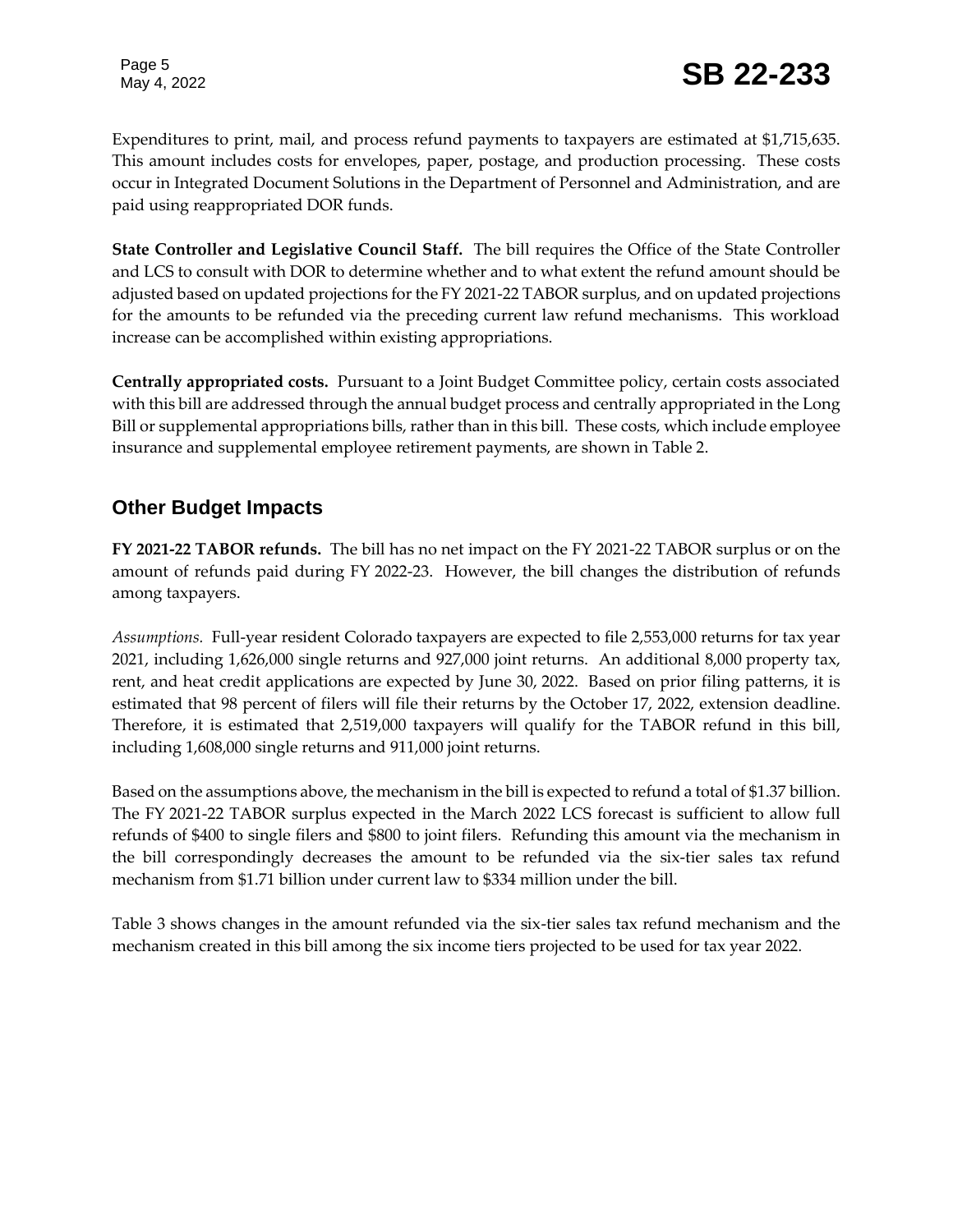#### **Table 3 Changes in TABOR Refunds by Adjusted Gross Income**

*FY 2021-22 Surplus Refunded in FY 2022-23 Six-Tier Sales Tax and SB 22-233 Mechanisms Only*

| <b>Single Filers</b> |        |                    |            |               |          |
|----------------------|--------|--------------------|------------|---------------|----------|
| <b>Income Tiers</b>  |        | <b>Current Law</b> | SB 22-233* | <b>Change</b> |          |
|                      | up to  | \$47,000           | \$333      | \$465         | \$132    |
| \$47,001             | to     | \$94,000           | \$445      | \$487         | \$42     |
| \$94,001             | to     | \$149,000          | \$512      | \$500         | $-$12$   |
| \$149,001            | to     | \$207,000          | \$608      | \$519         | $-$ \$89 |
| \$207,001            | to     | \$263,000          | \$654      | \$528         | $-$126$  |
| \$263,001            | and up |                    | \$1,053    | \$606         | $-$447$  |

| <b>Joint Filers</b> |        |                    |            |               |           |
|---------------------|--------|--------------------|------------|---------------|-----------|
| <b>Income Tiers</b> |        | <b>Current Law</b> | SB 22-233* | <b>Change</b> |           |
|                     | up to  | \$47,000           | \$666      | \$930         | \$264     |
| \$47,001            | to     | \$94,000           | \$890      | \$974         | \$84      |
| \$94,001            | to     | \$149,000          | \$1,024    | \$1,000       | $-$ \$24  |
| \$149,001           | to     | \$207,000          | \$1,216    | \$1,038       | $-$178$   |
| \$207,001           | t٥     | \$263,000          | \$1,308    | \$1,056       | $-$252$   |
| \$263,001           | and up |                    | \$2,106    | \$1,212       | $-$ \$894 |

\* *For taxpayers who were full-year residents of Colorado in 2021 and file 2021 taxes by October 17, 2022. Taxpayers who do not meet these criteria receive \$400 less (\$800 less if filing jointly).*

**FY 2022-23 TABOR refunds.** The bill is expected to decrease the FY 2022-23 TABOR surplus required to be refunded in FY 2023-24 by between \$30 million and \$40 million, consistent with the decrease in General Fund investment income subject to TABOR identified in the State Revenue section above. Because TABOR refunds are paid from the General Fund, decreased General Fund revenue will lower the TABOR refund obligation, but result in no net change to the amount of General Fund otherwise available to spend or save.

**General Fund reserve.** Under current law, an amount equal to 15 percent of General Fund appropriations must be set aside in the General Fund statutory reserve beginning in FY 2022-23. Based on this fiscal note, the bill is expected to increase the amount of General Fund held in reserve by the amount shown in Table 1, which will decrease the amount of General Fund available for other purposes.

## **Effective Date**

The bill takes effect upon signature of the Governor, or upon becoming law without his signature.